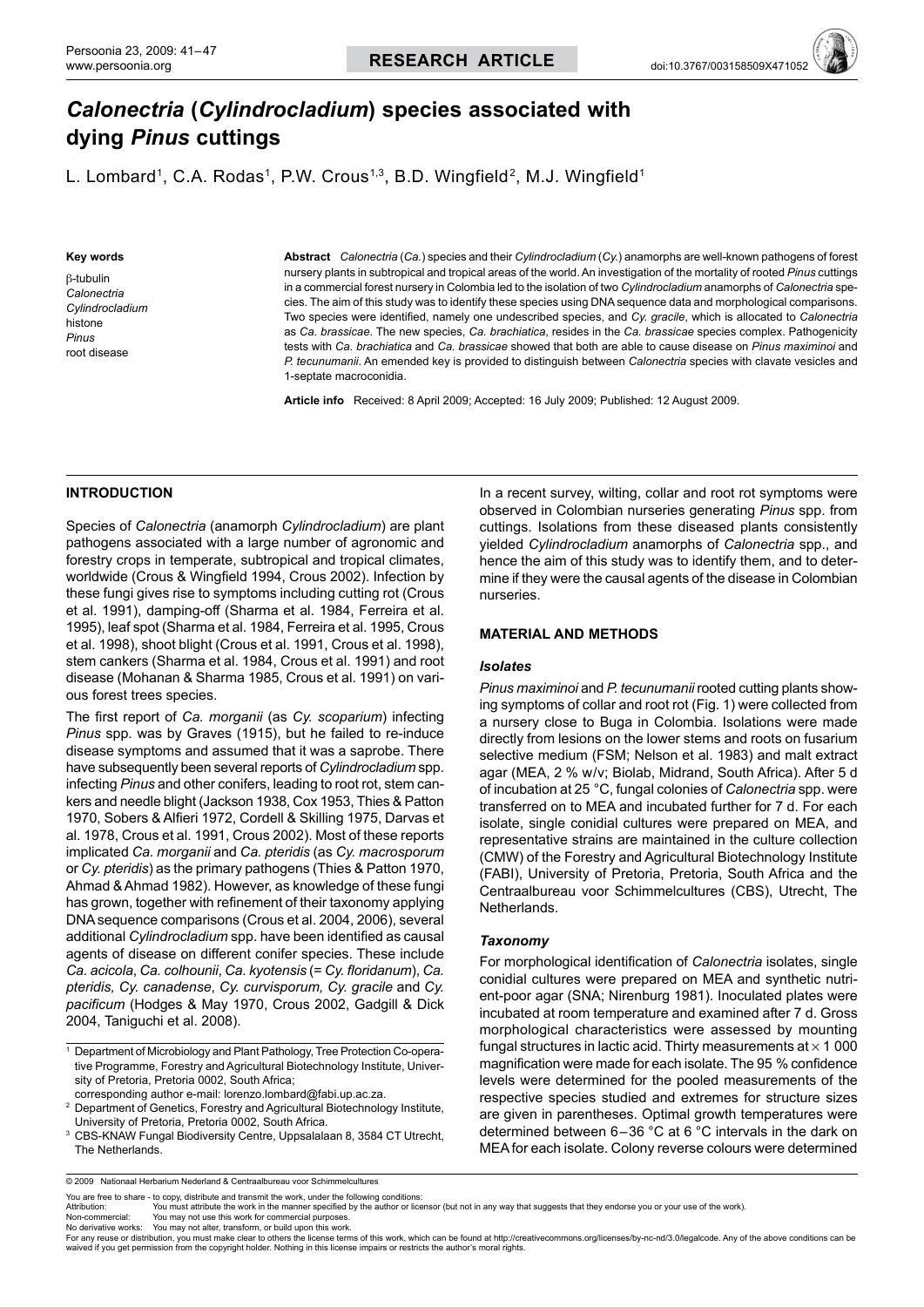

**Fig. 1** Collar and root rot on *Pinus maximinoi* and *P. tecunumanii*. a. Girdled stem of *P. maximinoi*; b. exposed *P. maximinoi* root collar showing discolouration and resin exudation; c, d. exposed *P. tecunumanii* root collars showing girdling and discolouration of the cambium.

after 7 d on MEA at 24 °C in the dark, using the colour charts of Rayner (1970) for comparison.

# *DNA phylogeny*

*Calonectria* isolates were grown on MEA for 7 d. Mycelium was then scraped from the surfaces of the cultures, freeze-dried, and ground to a powder in liquid nitrogen, using a mortar and pestle. DNA was extracted from the powdered mycelium as described by Lombard et al. (2008). A fragment of the β-tubulin gene region was amplified and sequenced using primers T1 (O'Donnell & Cigelnik 1997) and CYLTUB1R (Crous et al. 2004) and a fragment for the histone H3 gene region was sequenced using primers CYLH3F and CYLH3R (Crous et al. 2004). The PCR reaction mixture used to amplify the different loci consisted of 2.5 units FastStart *Taq* polymerase (Roche Applied Science, USA), 10  $\times$  PCR buffer, 1–1.5 mM MgCl<sub>2</sub>, 0.25 mM of each dNTP, 0.5 µm of each primer and approximately 30 ng of fungal genomic DNA, made up to a total reaction volume of 25 µL with sterile distilled water.

Amplified fragments were purified using High Pure PCR Product Purification Kit (Roche, USA) and sequenced in both directions. For this purpose, the BigDye terminator sequencing kit (v3.1, Applied Biosystems, USA) and an ABI PRISMTM 3100 DNA sequencer (Applied Biosystems) were used. All PCRs and sequencing reactions were performed on an Eppendorf Mastercycler Personal PCR (Eppendorf AG, Germany) with cycling conditions as described in Crous et al. (2006) for each locus. Sequences generated were added to other sequences obtained from GenBank (http://www.ncbi.nlm.nih.gov) and were assembled and aligned using Sequence Navigator v1.0.1

(Applied Biosystems) and MAFFT v5.11 (Katoh et al. 2005), respectively. The aligned sequences were then manually corrected where needed. PAUP (Phylogenetic Analysis Using Parsimony, v4.0b10; Swofford 2002) was used to analyse the DNA sequence datasets. A partition homogeneity test (Farris et al. 1994) and a 70 % reciprocal bootstrap method (Mason-Gamer & Kellogg 1996) were applied to evaluate the feasibility of combining the datasets. Phylogenetic relationships were estimated by heuristic searches based on 1 000 random addition sequences and tree bisection-reconnection, with the branch swapping option set on 'best trees' only.

All characters were weighted equally and alignment gaps were treated as missing data. Measures calculated for parsimony included tree length (TL), consistency index (CI), retention index (RI) and rescaled consistence index (RC). Bootstrap analysis (Hillis & Bull 1993) was based on 1 000 replications. All sequences for the isolates studied were analysed using the Basic Local Alignment Search Tool for Nucleotide sequences (BLASTN, Altschul et al. 1990). The phylogenetic analysis included 19 partial gene sequences per gene, representing eight *Calonectria* spp. (Table 1) closely related to the isolates studied. *Calonectria colombiensis* was used as the outgroup taxon. All sequences were deposited in GenBank and the alignments in TreeBASE (http://treebase.org).

A Markov Chain Monte Carlo (MCMC) algorithm was used to generate phylogenetic trees with Bayesian probabilities using MrBayes v3.1.1 (Ronquist & Huelsenbeck 2003). Models of nucleotide substitution for each gene were determined using MrModeltest (Nylander 2004) and included for each gene partition. Four MCMC chains were run simultaneously from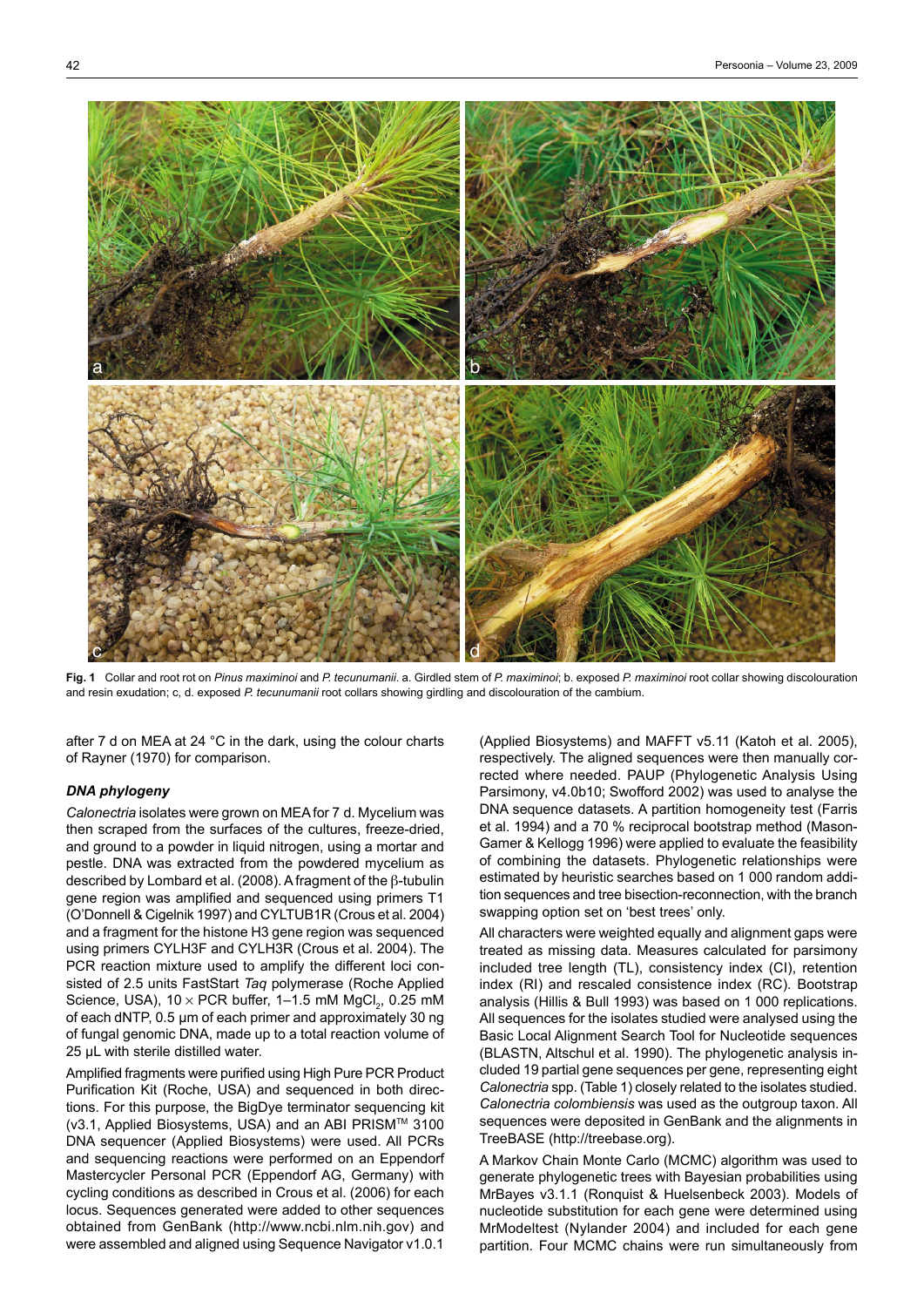random trees for one million generations and sampled every 100 generations. The first 800 trees were discarded as the burnin phase of each analysis and posterior probabilities determined from the remaining trees.

## *Pathogenicity tests*

In order to test the pathogenicity of the *Calonectria* spp. collected in this study, profusely sporulating isolates CMW 25293, representing *Ca. brachiatica*, CMW 25296 and CMW 25297, both representing *Ca. brassicae*, were used for inoculations onto rooted cuttings of *P. maximinoi.* Isolate CMW 25299, representing *Ca. brassicae* and isolates CMW 25302 and CMW 25307 representing *Ca. brachiatica* were used for inoculations onto rooted cuttings of *P. tecunumanii*. Trees used for inoculation were between 0.5–1 m in height and 10–50 mm diam at the root collar. Trees were maintained in a greenhouse under controlled conditions prior to inoculation, so that they could become acclimatised and to ensure that they were healthy. Sixty trees for each *Pinus* spp. were used and an additional 60 trees were used as controls. This resulted in a total of 180 trees in the pathogenicity tests.

Inoculations were preformed in the greenhouse by making a 5 mm diam wound on the main stems of plants with a cork borer to expose the cambium. The cambial discs were replaced with an MEA disc overgrown with the test fungi taken from 7 d old cultures. The inoculum discs were placed, mycelium side facing the cambium and the inoculation points were sealed with Parafilm to reduce contamination and desiccation. Control trees were treated in a similar fashion but inoculated with a sterile MEA plug.

Six weeks after inoculation, lesion lengths on the stems of the plants were measured. The results were subsequently analysed using SAS Analytical Programmes v2002. Re-isolations were made from the edges of lesions on the test trees to ensure the presence of the inoculated fungi.

## **Results**

#### *DNA phylogeny*

For the β-tubulin gene region,  $±$  580 bases were generated for each of the isolates used in the study (Table 1). The adjusted alignment included 19 taxa with the outgroup, and 523 characters including gaps after uneven ends were removed from the beginning of each sequence. Of these characters,

459 were constant and uninformative. For the analysis, only the 64 parsimony informative characters were included. Parsimony analysis of the aligned sequences yielded five most parsimonious trees  $(TL = 231$  steps;  $Cl = 0.870$ ; RI = 0.799; RC = 0.695; results not shown). Sequences for the histone gene region consisted of  $\pm$  460 bases for the isolates used in the study and the adjusted alignment of 19 taxa including the outgroup, consisted of 466 characters including gaps. Of these characters, 391 were excluded as constant and parsimony uninformative and 79 parsimony informative characters included. Analysis of the aligned data yielded one most parsimonious tree (TL = 290 steps; CI = 0.845; RI = 0.807; RC = 0.682; results not shown).

The partition homogeneity test showed that the β-tubulin and histone dataset could be combined (P =  $0.245$ ). The 70 % reciprocal bootstrap method indicated no conflict in tree topology among the two partitions, resulting in a combined sequence dataset consisting of 993 characters including gaps for the 19 taxa (including outgroup). Of these, 850 characters were constant and parsimony uninformative and excluded from the analysis. There were 143 characters in the analysis that were parsimony informative. Parsimony analysis of the combined alignments yielded one most parsimonious tree (TL = 526 steps; CI =  $0.848$ ; RI =  $0.791$ ; RC =  $0.670$ ), which is presented in Fig. 2 (TreeBase SN 4332).

All the isolates obtained from the *Pinus* spp. used in this study grouped in the *Ca. brassicae* species complex with a bootstrap (BP) value of 96 and a low Bayesian posterior probability (PP) of 0.70. This clade was further subdivided into two clades. The first clade (BP = 64, PP below 0.70) representing *Ca. brassicae*, included the type of *Cy. gracile* and *Cy. clavatum*. It also included three isolates (CMW 25297, CMW 25296 and CMW 25299) from *P. maximinoi* and *P. tecunumanii*. The second clade (BP = 98, PP = 0.82) accommodated *Calonectria* isolates (CMW 25293, CMW 25298, CMW 25302 and CMW 25307), representing what we recognise as a distinct species. The consensus tree obtained with Bayesian analysis showed topographical similarities with the most parsimonious tree as indicated in Fig. 2.

## *Pathogenicity tests*

All plants inoculated with *Calonectria* spp. in this study developed lesions. Lesions included discolouration of the vascular tissue with abundant resin formation, 6 wk after inoculation.

**Table 1** Strains of *Calonectria* (*Cylindrocladium*) species included in the phylogenetic analyses (TreeBase SN 4332).

| <b>Species</b>                      | Isolate number <sup>1</sup>           | $\beta$ -tubulin <sup>2</sup> | Histone $H32$ | Host                  | Origin          | Collector      |
|-------------------------------------|---------------------------------------|-------------------------------|---------------|-----------------------|-----------------|----------------|
| Ca. avesiculata (Cy. avesiculatum)  | CBS 313.92 <sup>T</sup>               | AF333392                      | DQ190620      | Ilex vomitoria        | <b>USA</b>      | S.A. Alfieri   |
| Ca. brachiatica sp. nov.            | CMW 25293                             | FJ716710                      | FJ716714      | P. maximinoi          | Colombia        | M.J. Wingfield |
|                                     | CMW 25298 (= CBS 123700) <sup>T</sup> | FJ696388                      | FJ696396      | P. maximinoi          | Colombia        | M.J. Wingfield |
|                                     | CMW 25302                             | FJ716708                      | FJ716712      | P. tecunumanii        | Colombia        | M.J. Wingfield |
|                                     | CMW 25307                             | FJ716709                      | FJ716713      | P. tecunumanii        | Colombia        | M.J. Wingfield |
| Ca. brassicae comb. nov.            | CBS 111869 <sup>T</sup>               | AF232857                      | DQ190720      | Argyreia sp.          | South East Asia |                |
|                                     | CBS 111478                            | DQ190611                      | DQ190719      | Soil                  | Brazil          | A.C. Alfenas   |
|                                     | CMW 25296                             | FJ716707                      | FJ716711      | P. maximinoi          | Colombia        | M.J. Wingfield |
|                                     | CMW 25297; CBS123702                  | FJ696387                      | FJ696395      | P. maximinoi          | Colombia        | M.J. Wingfield |
|                                     | CMW 25299: CBS123701                  | FJ696390                      | FJ696398      | P. tecunumanii        | Colombia        | M.J. Wingfield |
| Ca. clavata (Cy. flexuosum)         | CBS 114557 <sup>T</sup>               | AF333396                      | DQ190623      | Callistemon viminalis | <b>USA</b>      | N.E. El-Gholl  |
|                                     | CBS 114666 <sup>T</sup>               | DQ190549                      | DQ190624      |                       | <b>USA</b>      | N.E. El-Gholl  |
| $Cy.$ clavatum $(= Cy.$ gracile)    | CBS111776 <sup>T</sup>                | AF232850                      | DQ190700      | Pinus caribaea        | Brazil          | C.S. Hodges    |
| Ca. colombiensis (Cy. colombiensis) | CBS 12221                             | AY725620                      | AY725663      | Soil                  | Colombia        | M.J. Wingfield |
| Cy. ecuadoriae                      | CBS 111406 <sup>T</sup>               | DQ190600                      | DQ190705      | Soil                  | Ecuador         | M.J. Wingfield |
| Ca. gracilipes (Cy. graciloideum)   | CBS 111141 <sup>T</sup>               | DQ190566                      | DQ190644      | Eucalyptus sp.        | Colombia        | M.J. Wingfield |
|                                     | CBS 115674                            | AF333406                      | DQ190645      | Soil                  | Colombia        | M.J. Wingfield |
| Ca. gracilis (Cy. pseudogracile)    | CBS 111284                            | DQ190567                      | DQ190647      | Manilkara sp.         | Brazil          | P.W. Crous     |
|                                     | CBS 111807 <sup>T</sup>               | AF232858                      | DQ190646      |                       | Brazil          |                |

<sup>1</sup> CBS: Centraalbureau voor Schimmelcultures, Utrecht, The Netherlands; CMW: culture collection of the Forestry and Agricultural Biotechnology Institute (FABI), University of Pretoria, Pretoria, South Africa.

GenBank accession numbers.

 $T$  ex-type culture.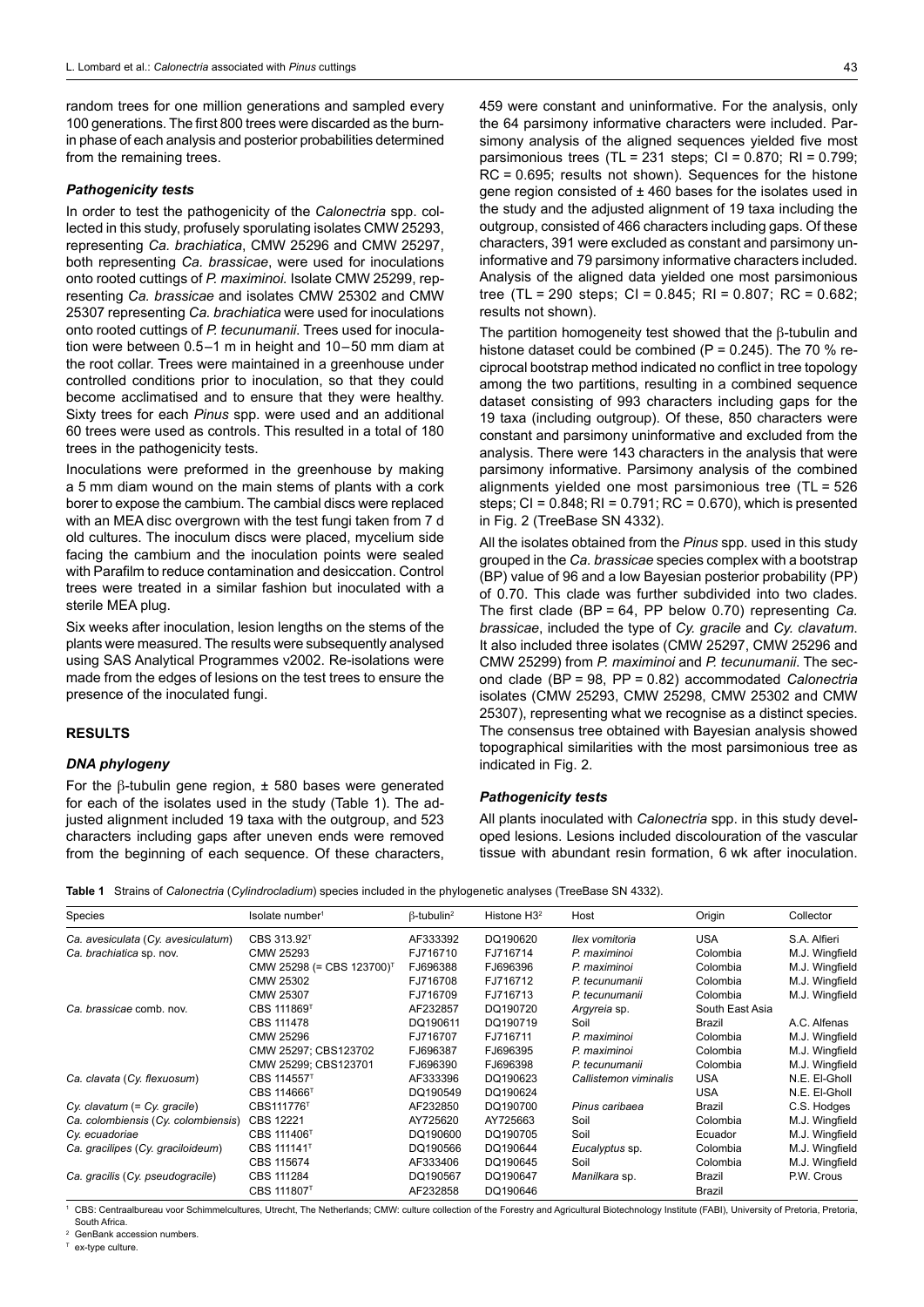

**Fig. 2** The most parsimonious tree obtained from a heuristic search with 1 000 random addition sequences of the combined β-tubulin and histone H3 sequence alignments. Scale bar shows 10 changes and bootstrap support values from 1 000 replicates are shown at the nodes. Bayesian posterior probabilities are indicated below the branches. **Bold** lines indicate branches present in the Bayesian consensus tree. The tree was rooted with *Calonectria colombiensis* (CBS 112221).

Lesions on the control trees were either non-existent or small, representing wound reactions. There were significant ( $p < 0.0001$ ) differences in lesion lengths associated with individual isolates used on *P. maximinoi* (Fig. 3). Comparisons of the lesion lengths clearly showed that *Ca. brassicae* (CMW 25297) produced the longest average lesions (av. = 30.04 mm) compared to the undescribed *Calonectria* sp. (CMW 25293) (av. = 14.41 mm). The other *Ca. brassicae* isolate (CMW 25296) produced an average lesion length of 15.30 mm. Lesions on the control trees were an average of 8.84 mm and significantly (p < 0.0001)



**Fig. 3** Histogram showing mean lesion lengths induced by each isolate on *P. maximinoi* (dark grey) and *P. tecunumanii* (light grey). *Calonectria brassicae* is represented by CMW 25296, CMW 25297 and CMW 25299; *Ca. brachiatica* is represented by CMW 25293, CMW 25302 and CMW 25307.

smaller than those on any of the trees inoculated with the test fungi (Fig. 3).

Results of inoculations on *P. tecunumanii* were similar to those on *P. maximinoi*. Thus, *Ca. brassicae* (CMW 25299) (av. = 20.64 mm) produced the longest lesions compared with the undescribed *Calonectria* sp*.* (CMW 25302; av. = 18.63 mm and CMW 25307; av. = 15.20 mm). The lesions on the *P. tecunumanii* control trees were also significantly (p < 0.0001) smaller (av. = 8.82 mm) than those on any of the trees inoculated with the test fungi. Re-isolations from the test trees consistently yielded the inoculated fungi and no *Calonectria* spp. were isolated from the control trees.

## *Taxonomy*

Isolates CMW 25296, CMW 25297 and CMW 25299 clearly represent *Ca. brassicae* based on morphological observations (Crous 2002) and comparisons of DNA sequence data. Isolates CMW 25293, CMW 25298, CMW 25302 and CMW 25307 represent an undescribed species closely related to *Ca. brassicae*  but morphologically distinct. Species of *Cylindrocladium* (1892) represent anamorph states of *Calonectria* (1867) (Rossman et al. 1999), and therefore this fungus is described as a new species of *Calonectria*, which represents the older generic name for these holomorphs:

*Calonectria brachiatica* L. Lombard, M.J. Wingf. & Crous, *sp. nov*. — MycoBank MB512998; Fig. 4

Stipa extensiones septatum, hyalinum, 134–318 µm, in vesiculam clavatum, 5–7 µm diam terminans. Conidia cylindrica, hyalina, 1–2-septata, utrinque obtusa,  $(37-)40-48(-50) \times 4-6$  µm.

#### *Teleomorph.* Unknown.

*Etymology*. Name refers to the stipe extensions on the conidiophore.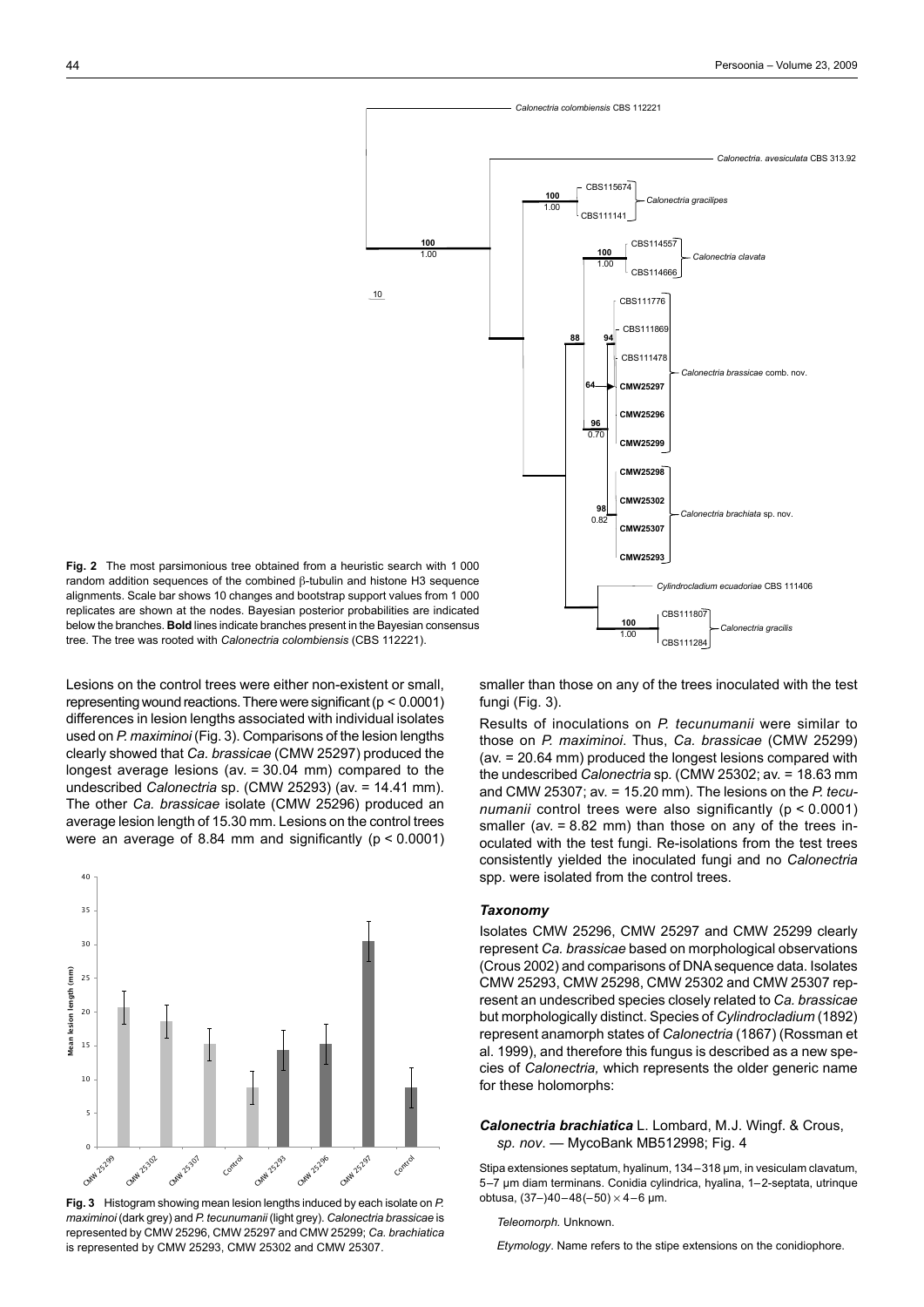

**Fig. 4** *Calonectria brachiatica*. a. Macroconidiophore with lateral branching stipe extensions; b, c. clavate vesicles; d. fertile branches; e. macroconidia. - Scale bars =  $10 \mu m$ .

*Conidiophores* with a stipe bearing penicillate suites of fertile branches, stipe extensions and terminal vesicles; stipe septate, hyaline, smooth,  $32-67 \times 6-8$  µm; stipe extensions septate, straight to flexuous, 134–318 µm long, 4–5 µm wide at the apical septum, terminating in a clavate vesicle, 5–7 µm diam; lateral stipe extensions (90° to the axis) also present. *Conidiogenous apparatus* 40–81 µm long, and 35–84 µm wide; primary branches aseptate or 1-septate,  $15-30 \times 4-6$  µm; secondary branches aseptate,  $10-23 \times 3-5$  µm; tertiary branches and additional branches  $(-5)$ , aseptate,  $10-15 \times 3-4$  µm, each terminal branch producing 2–6 phialides; phialides doliiform to reniform, hyaline, aseptate,  $10-15 \times 3-4$  µm; apex with minute periclinal thickening and inconspicuous collarette. *Conidia* cylindrical, rounded at both ends, straight, (37–)40–48(–50)  $\times$  4–6 µm (av. = 44  $\times$  5 µm), 1(-2)-septate, lacking a visible abscission scar, held in parallel cylindrical clusters by colourless slime. *Mega-* and *microconidia* not seen.

Cultural characteristics — Colonies fast growing with optimal growth temperature at 24 °C (growth at 12–30 °C) on MEA, reverse amber to sepia brown after 7 d; abundant white aerial mycelium with moderate to extensive sporulation; chlamydospores extensive throughout the medium.

*Specimens examined*. Colombia, Valle del Cauca, Buga, from *Pinus maximinoi*, July 2007, *M.J. Wingfield*, holotype PREM 60197, culture ex-type CMW 25298 = CBS 123700; Buga, from *P. tecunumanii*, July 2007, *M.J. Wingfield*, culture CMW 25303 = CBS 123699; Buga, from *P. tecunumanii,* July 2007, *M.J. Wingfield*, PREM 60198, culture CMW 25341 = CBS 123703.

Notes — The anamorph state of *Ca. brachiatica* can be distinguished from *Cy. gracile*, *Cy. pseudogracile* and *Cy. graciloideum* by its shorter macroconidia. Another characteristic distinguishing *Ca. brachiatica* is the formation of lateral branches not reported for *Cy. gracile* or other closely related species.

#### *Calonectria brassicae* (Panwar & Bohra) L. Lombard,

M.J. Wingf. & Crous, *comb. nov*. — MycoBank MB513423; Fig. 5

*Basionym*. *Cylindrocladium brassicae* Panwar & Bohra, Indian Phytopathol. 27: 425. 1974.

= *Cylindrocarpon gracile* Bugnic., Encycl. Mycologique 11: 162. 1939.

≡ *Cylindrocladium gracile* (Bugnic.) Boesew., Trans. Brit. Mycol. Soc. 78: 554. 1982.

= *Cylindrocladium clavatum* Hodges & L.C. May, Phytopathology 62: 900. 1972.

Notes — Both the names *Ca. clavata* and *Ca. gracilis* and are already occupied, hence the oldest available epithet is that of *Cy. brassicae* (Crous 2002).

#### **Discussion**

Results of this study show that *Calonectria* spp. are important pathogens in pine cutting nurseries in Colombia. In this case, two species were discovered, the one newly described here as *Ca. brachiatica* and the other representing *Ca. brassicae*  (Fig. 5). Both of the species were pathogenic on *P. maximinoi* and *P. tecunumanii*.

The description of *Ca. brachiatica* from *P. maximinoi* and *P. tecunumanii* adds a new species to the *Ca. brassicae* species complex, which already includes six other *Calonectria* spp. (Crous 2002, Crous et al. 2006). This species can be distinguished from the other species in the complex by the formation of lateral branches on the macroconidiophores and the presence of a small number of 2-septate macroconidia. Macroconidial dimensions (av. =  $44 \times 5$  µm) are also smaller then those of *Ca. brassicae* (av. =  $53 \times 4.5$  µm; Fig. 5).

A recent study of *Calonectria* species with clavate vesicles by Crous et al. (2006) attempted to resolve the taxonomic status of these species, and added two new species to the group. Crosses among isolates of *Ca. brachiatica* and isolates of *Ca. brassicae*, did not result in sexual structures in the present study, and teleomorphs are rarely observed in this species complex.

Hodges & May (1972) reported *Ca. brassicae* (as *Cy. clavatum*) from several *Pinus* spp. in nurseries and plantations in Brazil. Subsequent studies based on comparisons of DNA sequence data revealed *Cy. clavatum* to be a synonym of *Cy. gracile* (Crous et al. 1995, 1999, Schoch et al. 2001). *Calonectria brassicae* (*as Cy. gracile*) is a well-known pathogen of numerous plant hosts in subtropical and tropical areas of the world. However, in Colombia, this plant pathogen has been isolated only from soil (Crous 2002, Crous et al. 2006). This study thus represents the first report of *Ca. brassicae* infecting *Pinus* spp. in Colombia.

Pathogenicity tests with isolates of *Ca. brachiatica* and *Ca. brassicae* clearly showed that they are able to cause symptoms similar to those observed in naturally infected plants. Both *P. maximinoi* and *P. tecunumanii* were highly susceptible to infection by *Ca. brassicae*. This supports earlier work of Hodges & May (1972) in Brazil, where they reported a similar situation. In their study, seven *Pinus* spp. were wound-inoculated with *Ca. brassicae* and this resulted in mortality of all test plants within 2 wk. Although they did not include *P. maximinoi* and *P. tecunumanii* in the study, they concluded that the pathogen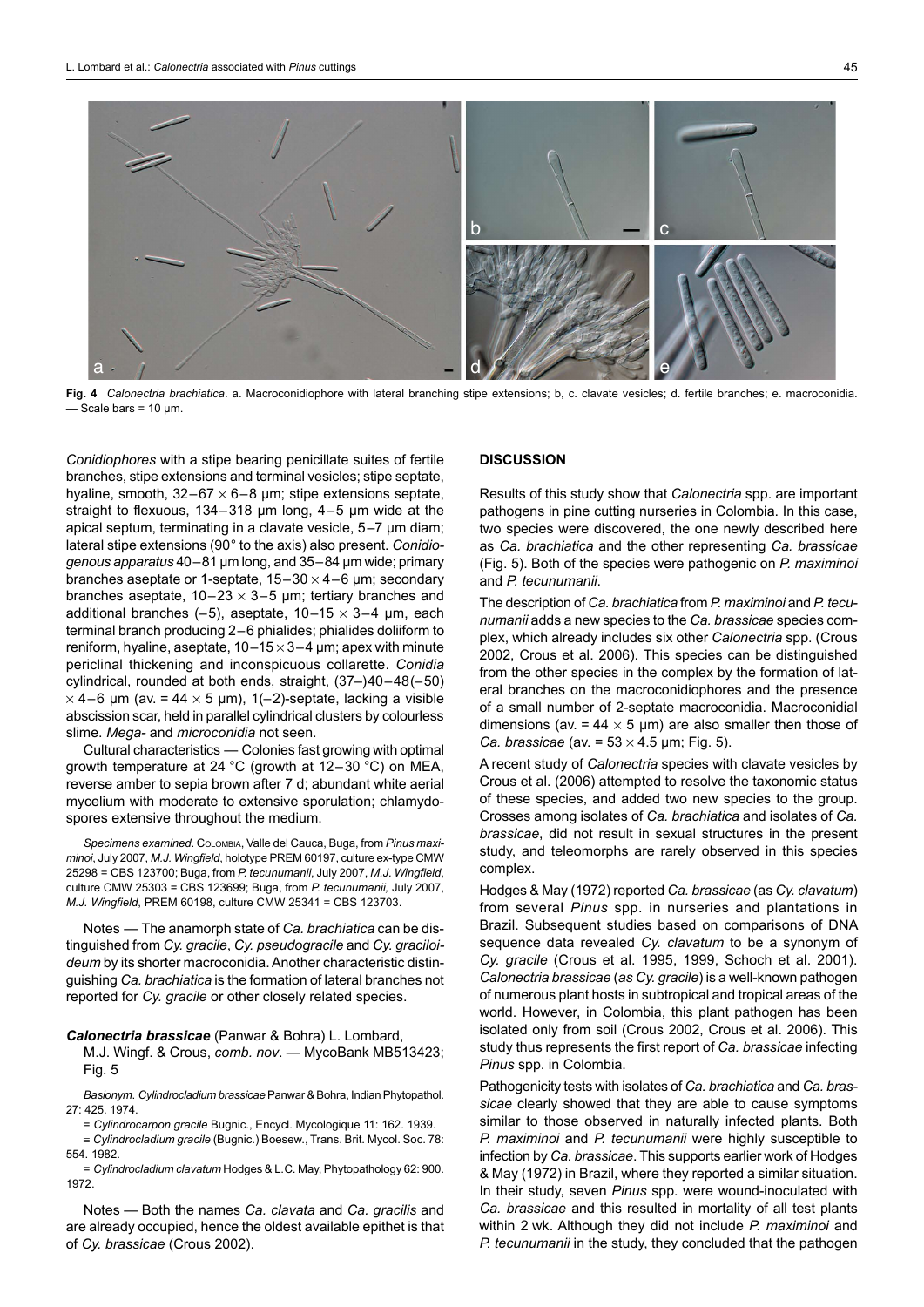

**Fig. 5** *Calonectria brassicae*. a. Macroconidiophore on SNA; b. macroconidia; c. fertile branches; d, e. clavate vesicles. — Scale bars = 10 µm.

is highly virulent and regarded it as unique in causing disease symptoms in established plantations of *Pinus* spp. No disease symptoms associated with *Ca. brachiatica* or *Ca. brassicae* were seen in established plantations in the present study and we primarily regard these fungi as nursery pathogens, of which the former species is more virulent than the latter.

The use of SNA (Nirenburg 1981) rather than carnation leaf agar (CLA; Fisher et al. 1982) for morphological descriptions of *Calonectria* spp. represents a new approach employed in this study. Previously, species descriptions for *Calonectria* have typically been conducted on carnation leaf pieces on tap water agar (Crous et al. 1992). However, carnation leaves are not always readily available for such studies and SNA, a low nutrient medium, also used for the related genera *Fusarium* and *Cylindrocarpon* spp. identification (Halleen et al. 2006, Leslie & Summerell 2006), provides a useful medium for which the chemical components are readily available. Another advantage of using SNA is its transparent nature, allowing direct viewing through a compound microscope as well as on mounted agar blocks for higher magnification (Leslie & Summerell 2006). In this study, it was found that the *Calonectria* isolates sporulate profusely on the surface of SNA and comparisons of measurements for structures on SNA and those on CLA showed no significant difference. However, CLA remains important to induce the formation of teleomorph structures in homothallic isolates or heterothallic isolates for which both mating types are present.

## **Key to** *CALONECTRIA* **species with clavate vesicles and predominantly 1-septate macroconidia**

#### **(To be inserted in Crous 2002, p. 56, couplet no. 2)**

- 2. Stipe extension thick-walled; vesicle acicular to clavate . .
- . . *Cy. avesiculatum* 2. Stipe extension not thick-walled; vesicle clavate  $\dots \dots 3$ 3. Teleomorph unknown . . 4
- 3. Teleomorph readily formed . . 7

| 5. Macroconidia 1-septate, $(38-)40-55(-65) \times (3.5-)4-5(-$<br>6) um, av. = $53 \times 4.5$ um; lateral stipe extensions absent<br>Ca. brassicae                 |
|----------------------------------------------------------------------------------------------------------------------------------------------------------------------|
| 5. Macroconidia 1(-2)-septate, $(37-)40-48(-50) \times 4-6$ µm,<br>av. = $44 \times 5$ µm; lateral stipe extensions present $\dots \dots$                            |
| 6. Macroconidia (48-)57-68(-75) $\times$ (6-)6.5(-7) µm, av. = 63<br>$\times$ 6.5 µm $\ldots$ $\ldots$ $\ldots$ $\ldots$ $\ldots$ $\ldots$ $\ldots$ Cy. australiense |
| 6. Macroconidia (45-)48-55(-65) $\times$ (4-)4.5(-5) µm, av. = 51<br>$\times$ 4.5 µm $\ldots \ldots \ldots \ldots \ldots \ldots \ldots \ldots$ Cy. ecuadoriae        |
| 7. Macroconidial state absent; megaconidia and microconidia                                                                                                          |
| 7. Macroconidial state present  8                                                                                                                                    |
|                                                                                                                                                                      |
| 9. Perithecia orange; macroconidia av. size = $45 \times 4.5$ µm.<br>Ca. gracilipes                                                                                  |
| 9. Perithecia red; macroconidia av. size = $56 \times 4.5 \mu m$<br>Ca. gracilis                                                                                     |
| 10. Perithecia orange; macroconidia av. size = $32 \times 3$ µm<br>Ca. clavata                                                                                       |
| 10. Perithecia red-brown; macroconidia av. size = $30 \times 3$ µm                                                                                                   |

**Acknowledgements** We thank members of the Tree Protection Co-operative Programme (TPCP), the Centraalbureau voor Schimmelcultures (CBS) and the University of Pretoria for financial support to undertake this study. The first author further acknowledges Drs J.Z. Groenewald and G.C. Hunter for advice regarding DNA sequence analyses.

## **References**

Ahmad N, Ahmad S. 1982. Needle disease of pine caused by Cylindrocladium macrosporum. The Malaysian Forester 45: 84–86.

Altschul SF, Gish W, Miller W, Myers EW, Lipman DJ. 1990. Basic local alignment search tool. Journal of Molecular Biology 215: 403–410.